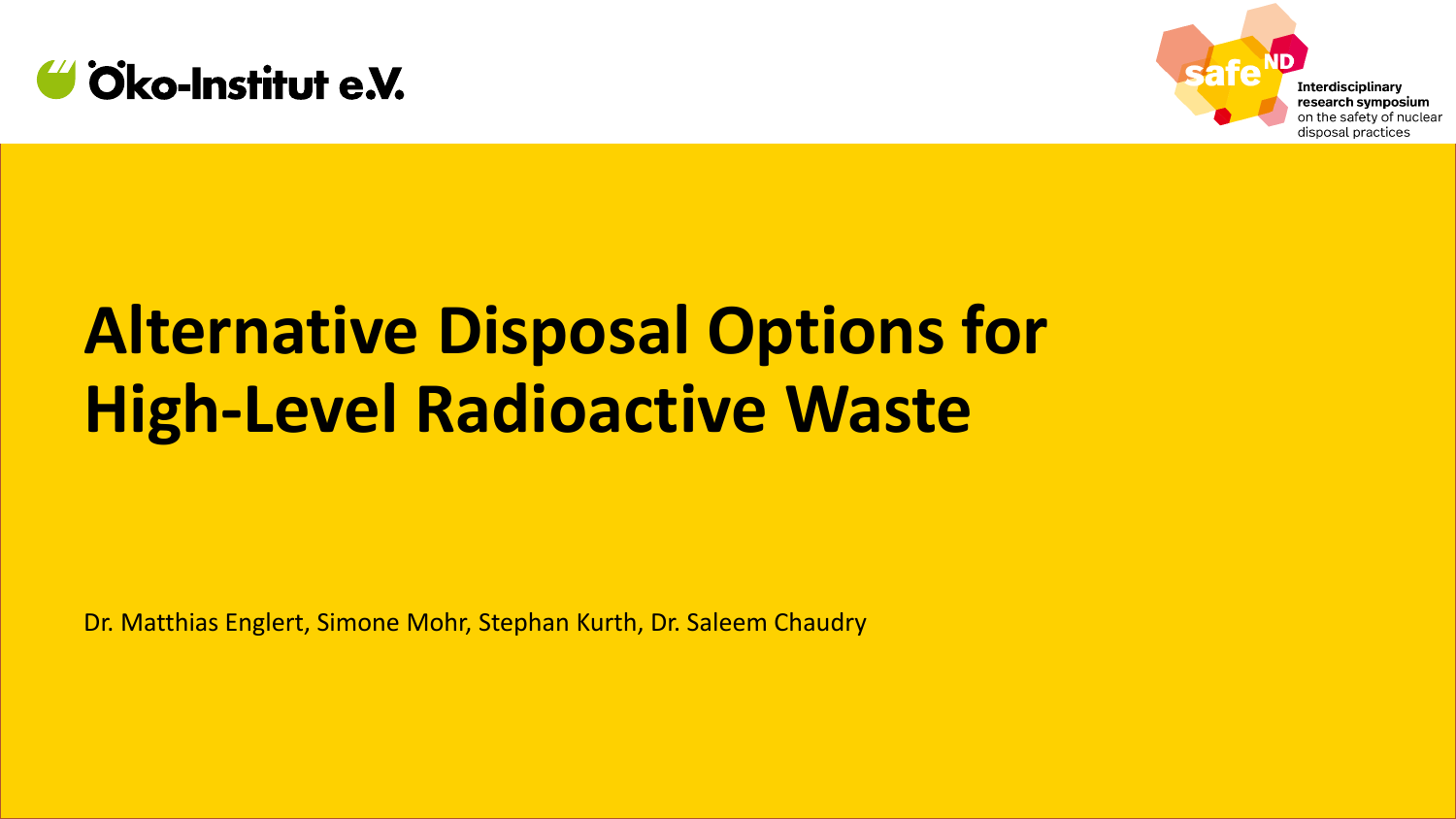# **Alternative Disposal Options**

Alternative Disposal Options│Englert, Kurth, Chaudry, Mohr | 10.11.2021 \*FKZ 4720F10302 2 2

- Nuclear Waste Management (BASE)\*
- BASE reviews the proposals of the project managing company (BGE) and prepares a reasoned recommendation to the federal government for a site with the best possible safety. It includes a discussion of alternative disposal options

• Project (2020-2023) funded by the Federal Office for the Safety of

- Research: State of the art in science and technology for alternative disposal options for high level radioactive waste
- Focus on consequences for disposal. (Also, reactor safety and proliferation, but not addressed in this talk)
- 1st Phase 2020/2021. The report with all references on which this presentation is based will be published soon.

Oko-Institut e.V.

**Interdisciplinary** research symposium on the safety of nuclear disposal practices

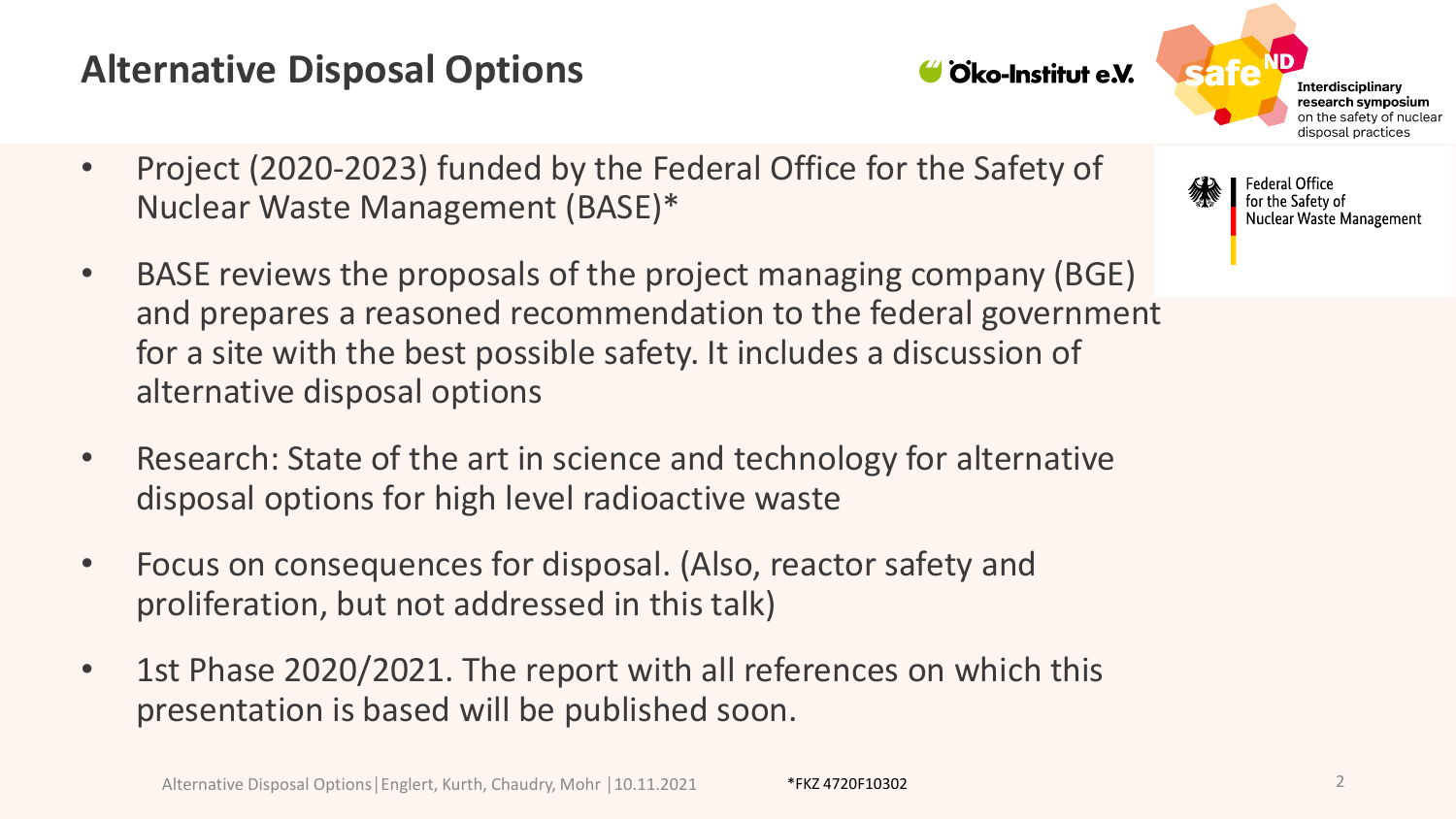#### **Alternative Disposal Option for Highly Radioactive Waste**



**Interdisciplinary** research symposium on the safety of nuclear disposal practices

**Deep Geologic Repository**

Promising disposal option Conceivable disposal options Discarded disposal options

**Long-Term Storage Partitioning and Transmutation Deep Borehole** Solid Packaged

**Deep Borehole**

Liquid Waste Injection

**Rock Melting**

Deep Underground Melt Process

Deep Self Burial

Deep Rock Disposal

Solidified Waste in Situ Melting

**Ocean**

**Dissolution** 

Deep Seabed

Suduction Trenches

**Outer Space**

**Ice Sheets**

**Dissolution**

Recommendation by the German Commission on the Storage of High-Level Radioactive Waste (Endlagerkommission) in 2015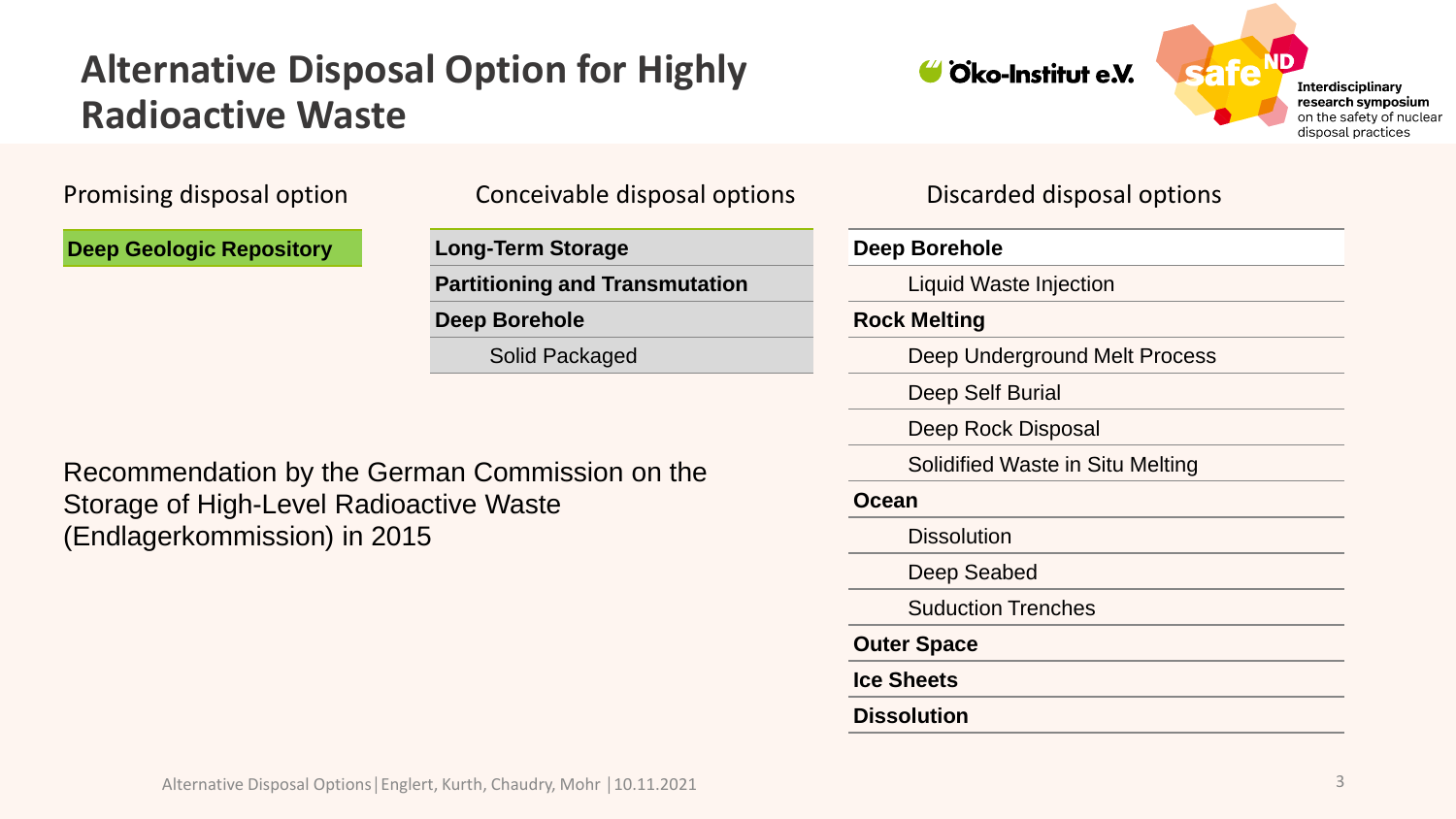



**Borehole Disposal**

Alternative Disposal Options│Englert, Kurth, Chaudry, Mohr │10.11.2021 4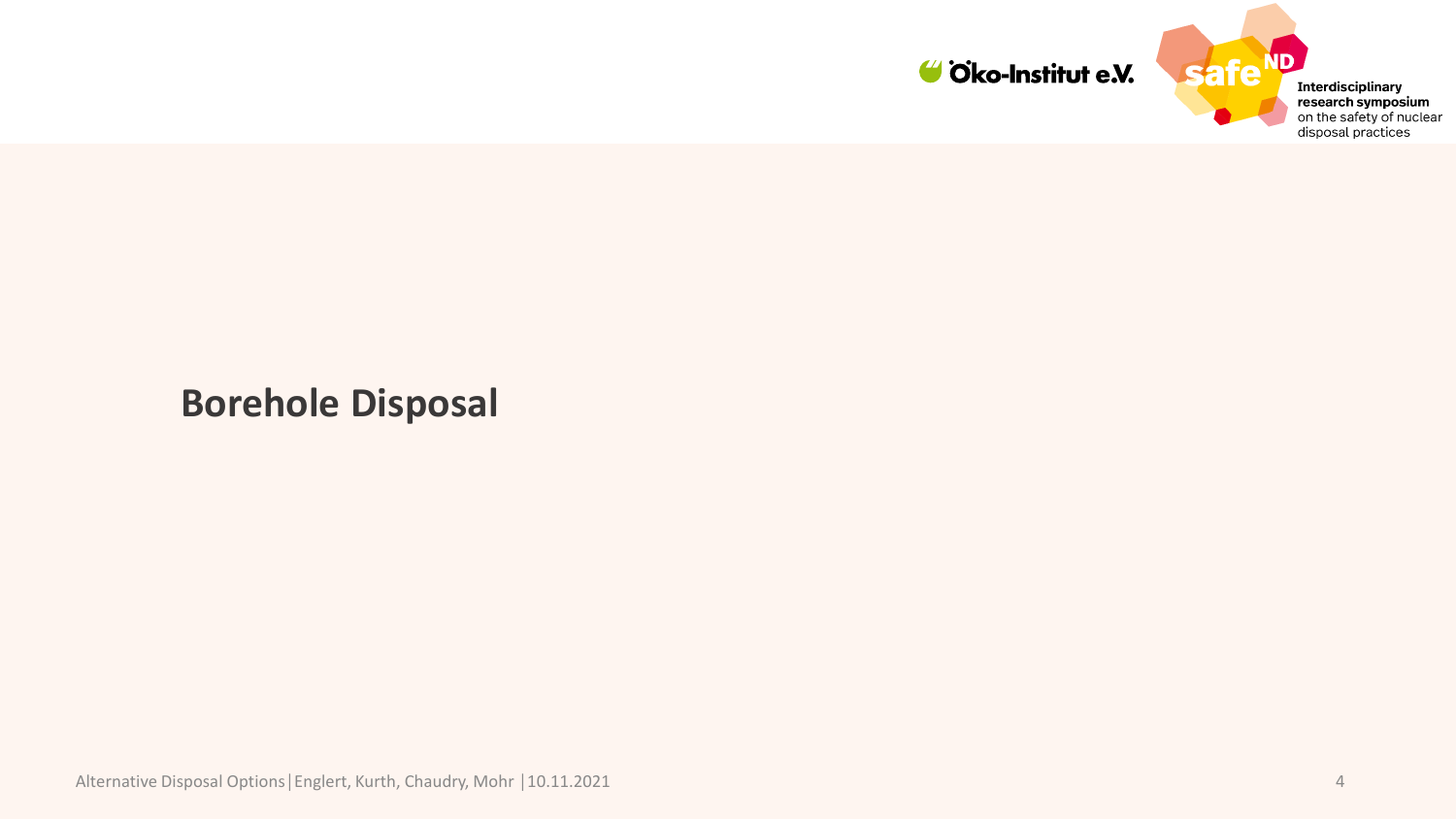#### **Borehole Disposal of nuclear waste**



- HLW disposal is usually planned using geological repositories
- HLW disposal using boreholes may provide an alternative to the construction of a mined repository
- Boreholes for HLW disposal may be drilled using off-the-shelve drilling technology
- By the use of boreholes HLW may be disposed of deeper within the earth's crust compared to a mined repository
- In the past a number of countries have developed borehole disposal concepts for HLW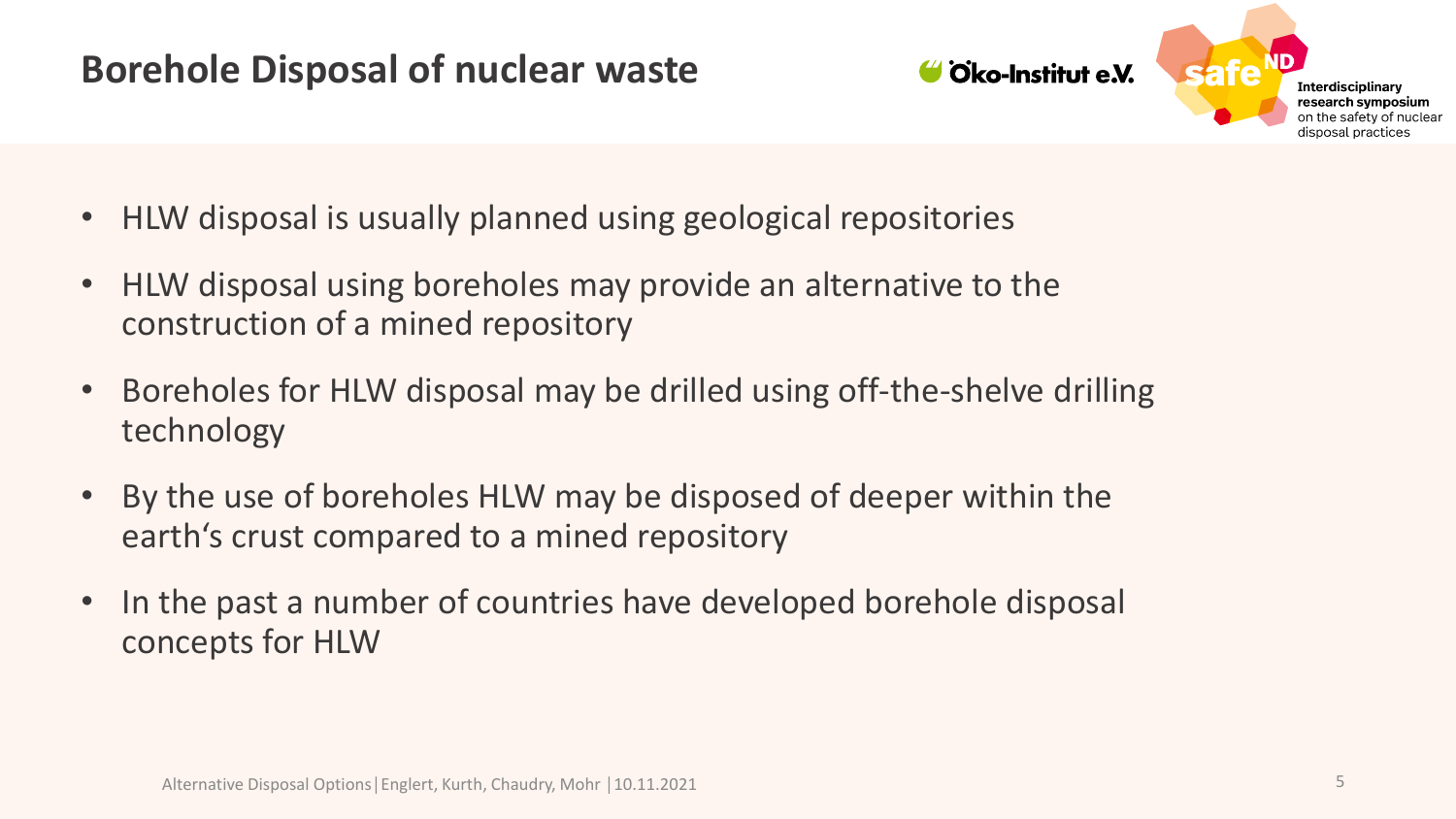# **The state of science and technology**



- Boreholes have been used for the injection of liquid low and intermediate level waste into sediment rocks at depths of a few hundred meters, at least since the 1960s, for example in the US and the former USSR
- Concepts for deep borehole disposal implacement of waste containers in depths of up to 5000m – have been developed for example in Sweden (SKB) and the US (Sandia National Laboratories) since the 1980s. These plans have been abandoned
- Since 2016 development of a concept for a deep horizontal borehole repository in depths of about 1500m by the US based startup company
- No concept of borehole disposal of solid HLW has been put into operation so far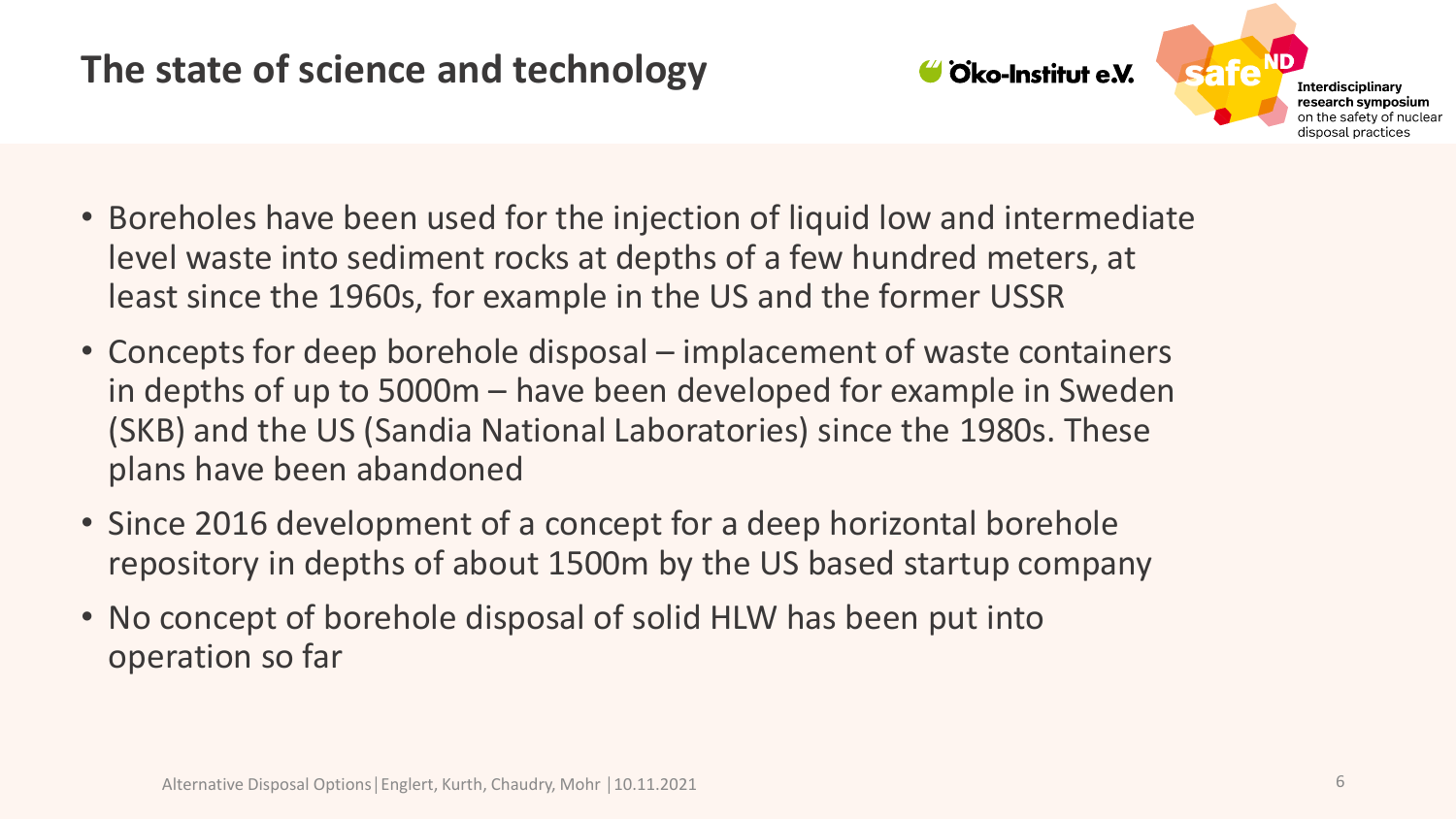#### **Possible use of borehole disposal facilities**



- If developed to a state of industrial use, borehole disposal of HLW may become an option for nuclear waste disposal in the future
- The main advantage of borehole disposal is the provision of a greater distance between a HLW repository and the environment compared to mined repositories
- According to the IAEA, borehole disposal may be a viable and less expensive disposal solution for smaller inventories of HLW, compared to a mined repository
- The use of engineered barrier systems for the retention of radionuclides within a repository is highly limited within a borehole disposal system, compared to a mined repository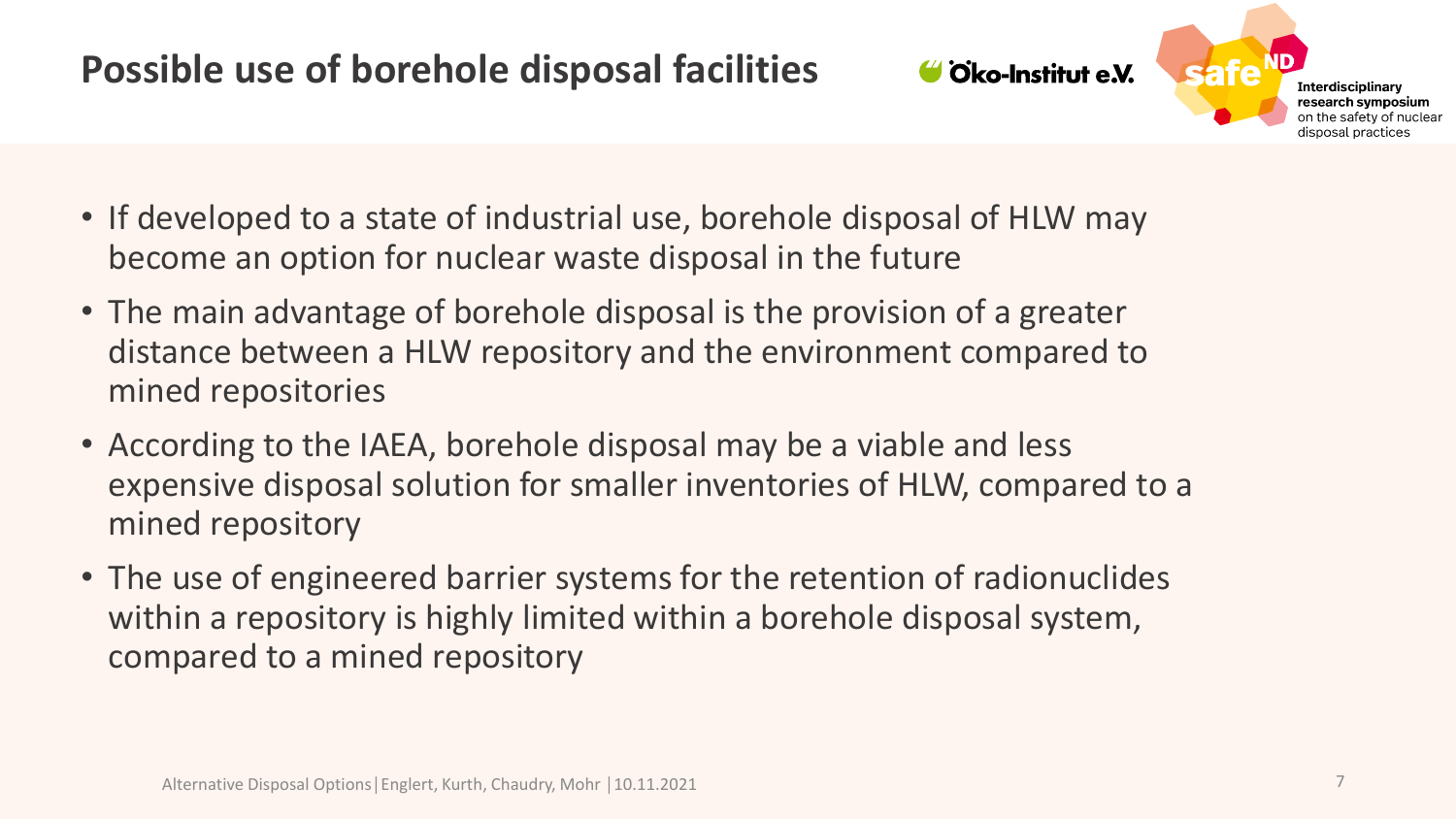# **Borehole disposal of HLW in Germany**



- Germany steps out of nuclear power generation by the end of 2022: HLW waste inventory is limited and well known
- In Germany HLW mainly consists of spent fuel and vitrified high level reprocessing waste
- Using drilling/borehole technology may not comply with the current German site selection law and require a change of legislation.
- Retrievability is currently precluded
- Vitrified waste packages may not be disposed of in boreholes in greater depths to date because of their diameter of 430mm: research and development would be required
- Small inventories of high-level waste from research, industry and medicine will probably be produced even after disposal of all German HLW waste in a mined repository – Borehole disposal may become a disposal option in the future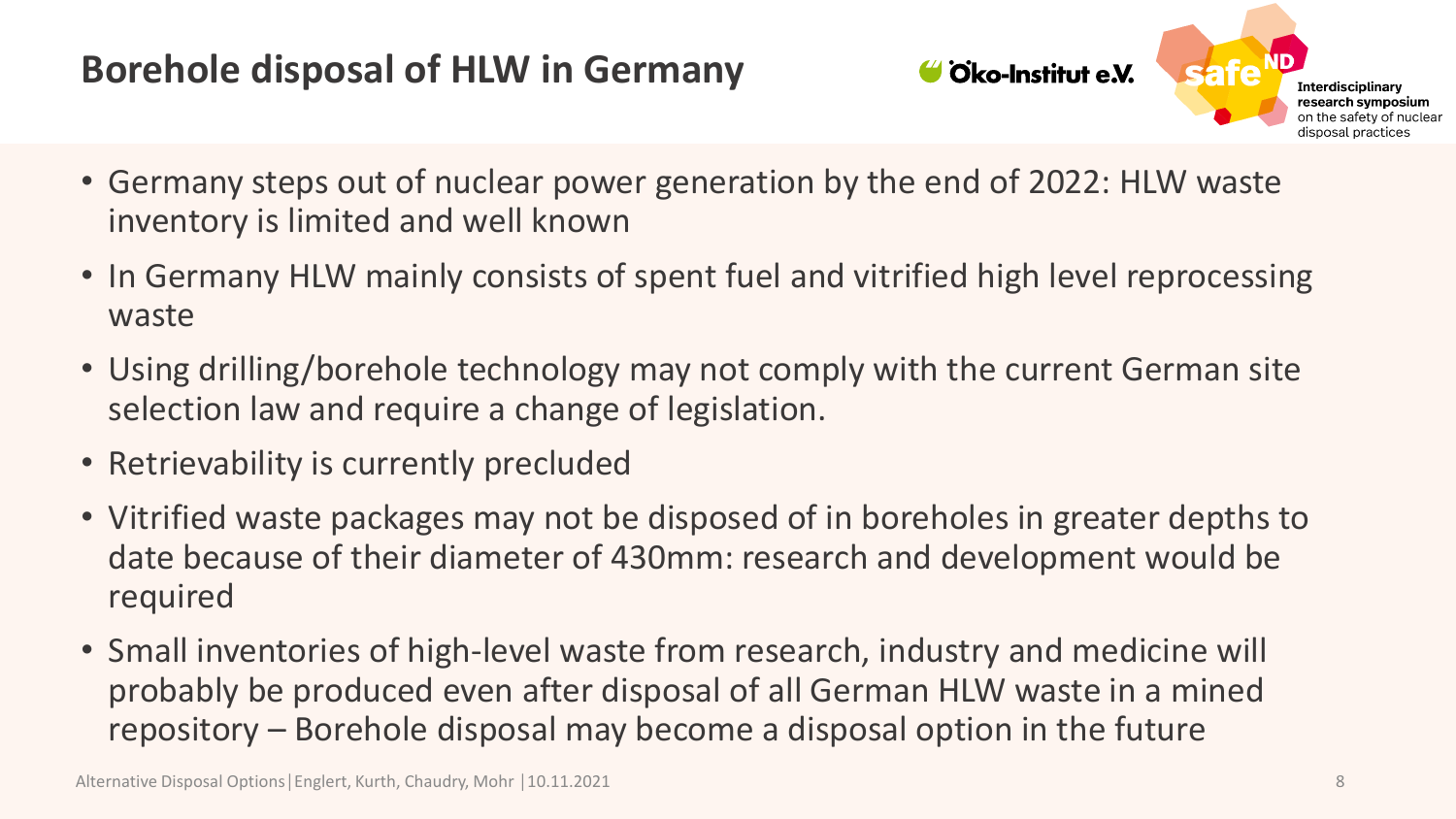



# **Long-term interim storage**

Alternative Disposal Options│Englert, Kurth, Chaudry, Mohr │10.11.2021 9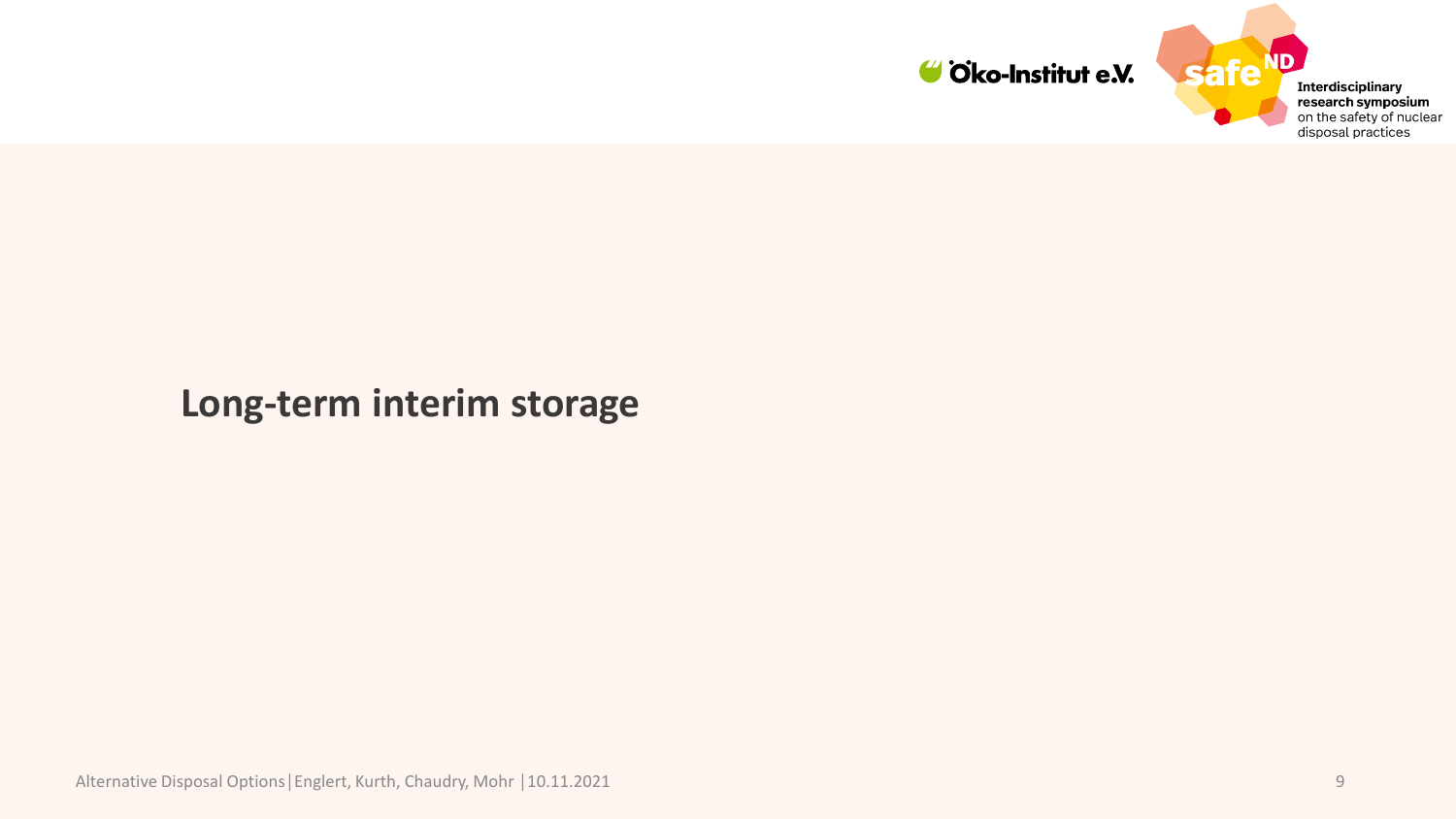Oko-Institut e.V.



**Dry storage** at the surface or in the shallow sub-surface (tunnel concept) for hundreds of years (>300 y)

- Would allow to gain more time to develop a suitable final disposal option. Two options exist, either
- Continued use of the already existing onsite interim storage facilities (not designed for this so far) or the
- New construction of a long-term interim storage facility (more realistic) that would require
	- An active safety concept including maintenance and monitoring
	- To ensure the integrity of the radioactive inventories, transportability of the transport and storage casks and conditioning suitable for final waste management
	- To ensure the protection against external events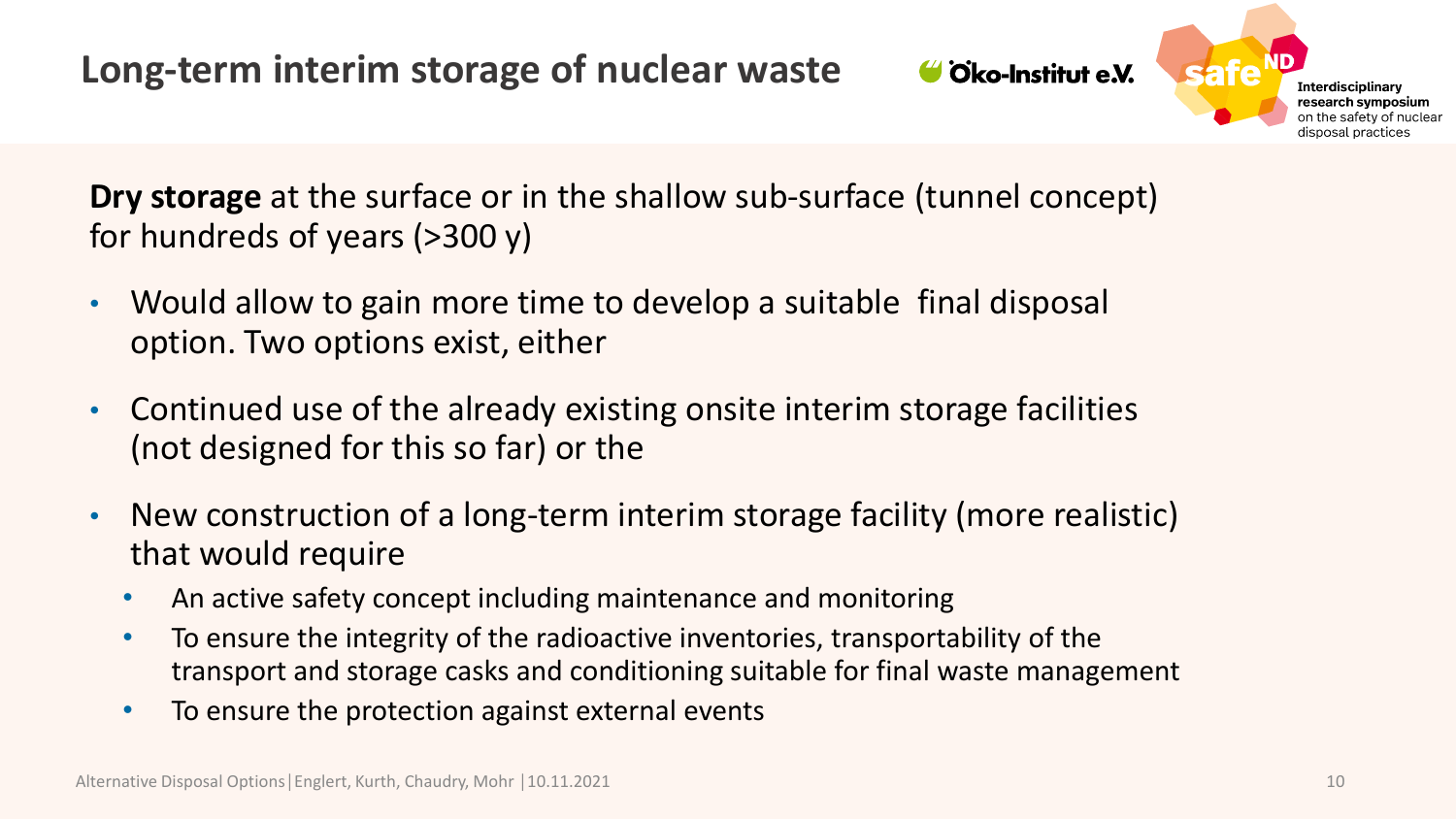# **The state of science and technology**



- Degradation behavior of the inventories, in particular the high burn-up uranium and MOX fuel elements with high plutonium contents
	- Forecasts regarding the future condition of the inventories uncertain
	- New monitoring concepts challenging due to dry storage
- Specific repair concepts for the packaging/ repackaging/ reconditioning of the waste
	- Predictions on the interaction of ageing management with transportability and suitability of the transport and storage casks for a later disposing option uncertain
- New Building concepts
	- Future requirements of potential external impacts like climate change and civilization influences unknown
	- Forecasts on later requirements for a security concept uncertain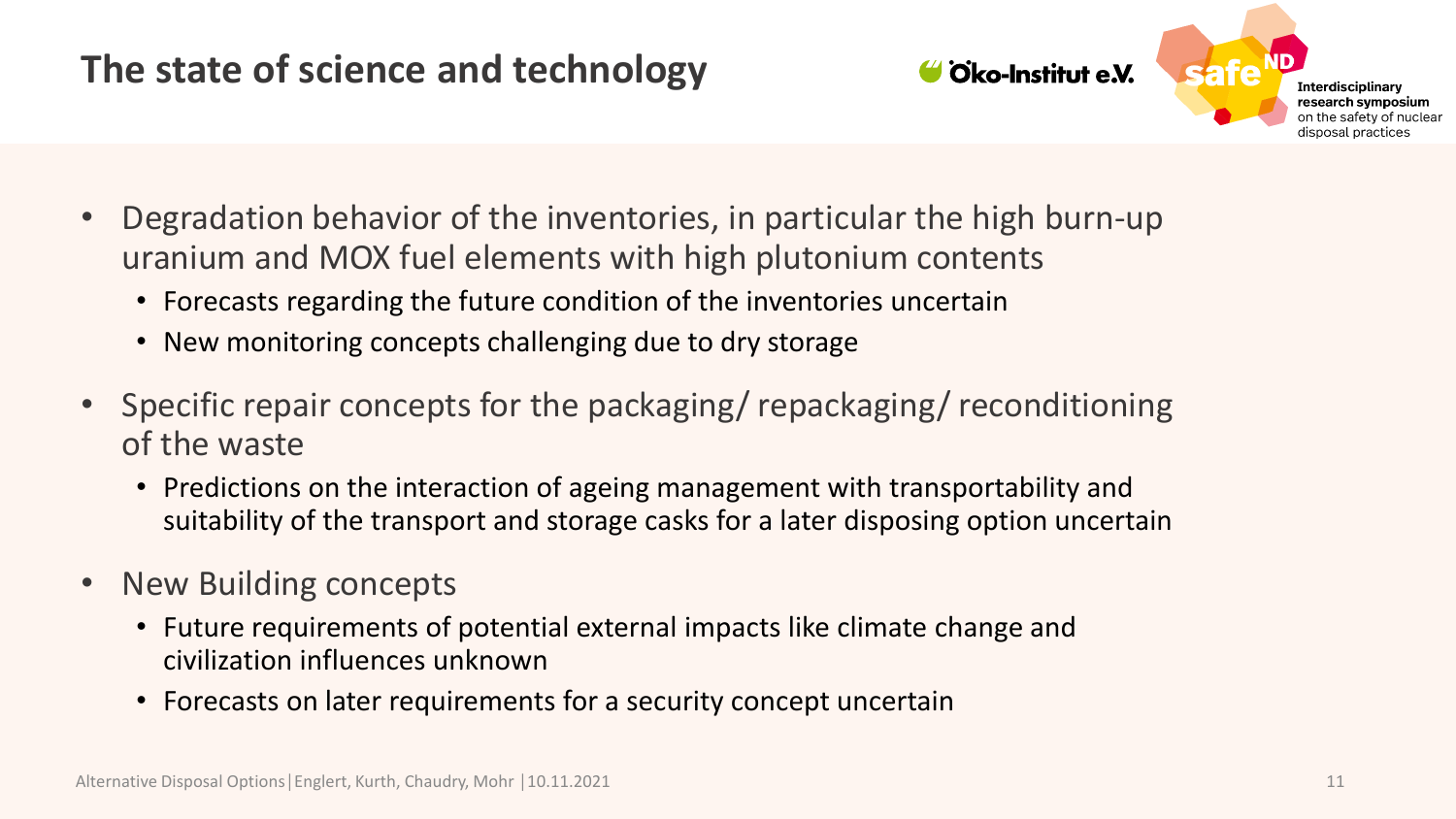

**Interdisciplinary** research symposium on the safety of nuclear disposal practices

- HABOG in the Netherlands is designed to last for at least one hundred years. Its dry storage facilities can be renovated or replaced as needed to allow for a longer interim storage period. However, it does not have to store fuel assemblies from power reactors but predominantly vitrified waste canisters.
- Holtec International (HI) has submitted an application to the U.S. Nuclear Regulatory Commission (U.S.NRC) for construction and operation (for 40 years) of the HI-store CISF (Consolidated Interim Storage Facility) in Lea County, southeastern New Mexico. The area is geologically stable, has a dry and arid climate. The dry cask storage system to be used at this site will be a nearsurface underground structure. Operation for more than 100 years possible.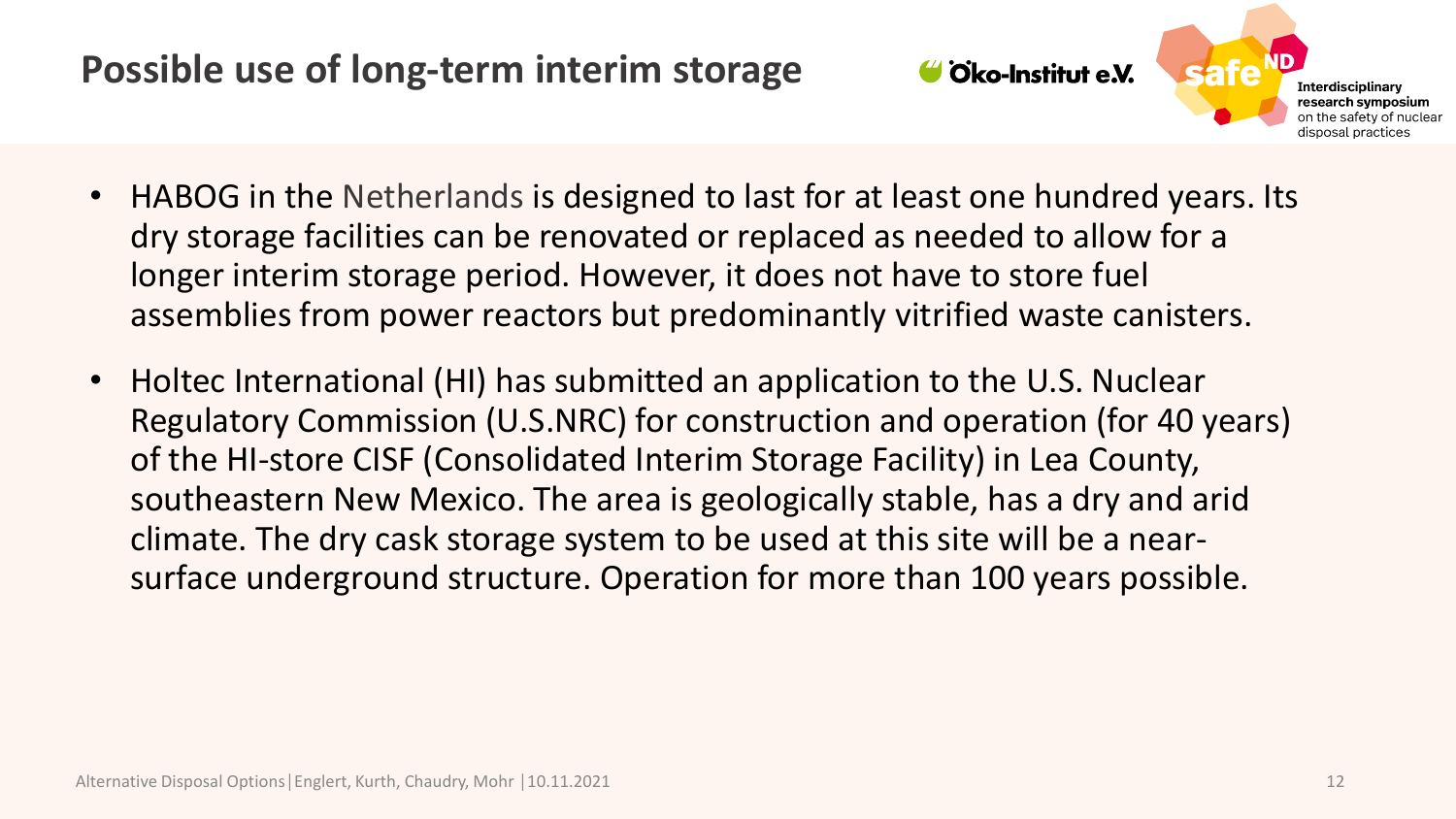# **Long-term interim storage of HLW in Germany**



- Active operation for hundreds of years. This also postpones the disposal issue indefinitely into the future with undetermined methods.
- Active Stewardship necessary: renovation of buildings, casks and reconditioning of inventories; Spare parts concepts, qualified specialist staff (operator, supervisor, technical support, R&D)
- New legal requirements for the financing and regulation of very longterm interim storage would be necessary
- Long-term interim storage is only an interim solution for the disposal of high-level radioactive waste and still requires a final disposal option.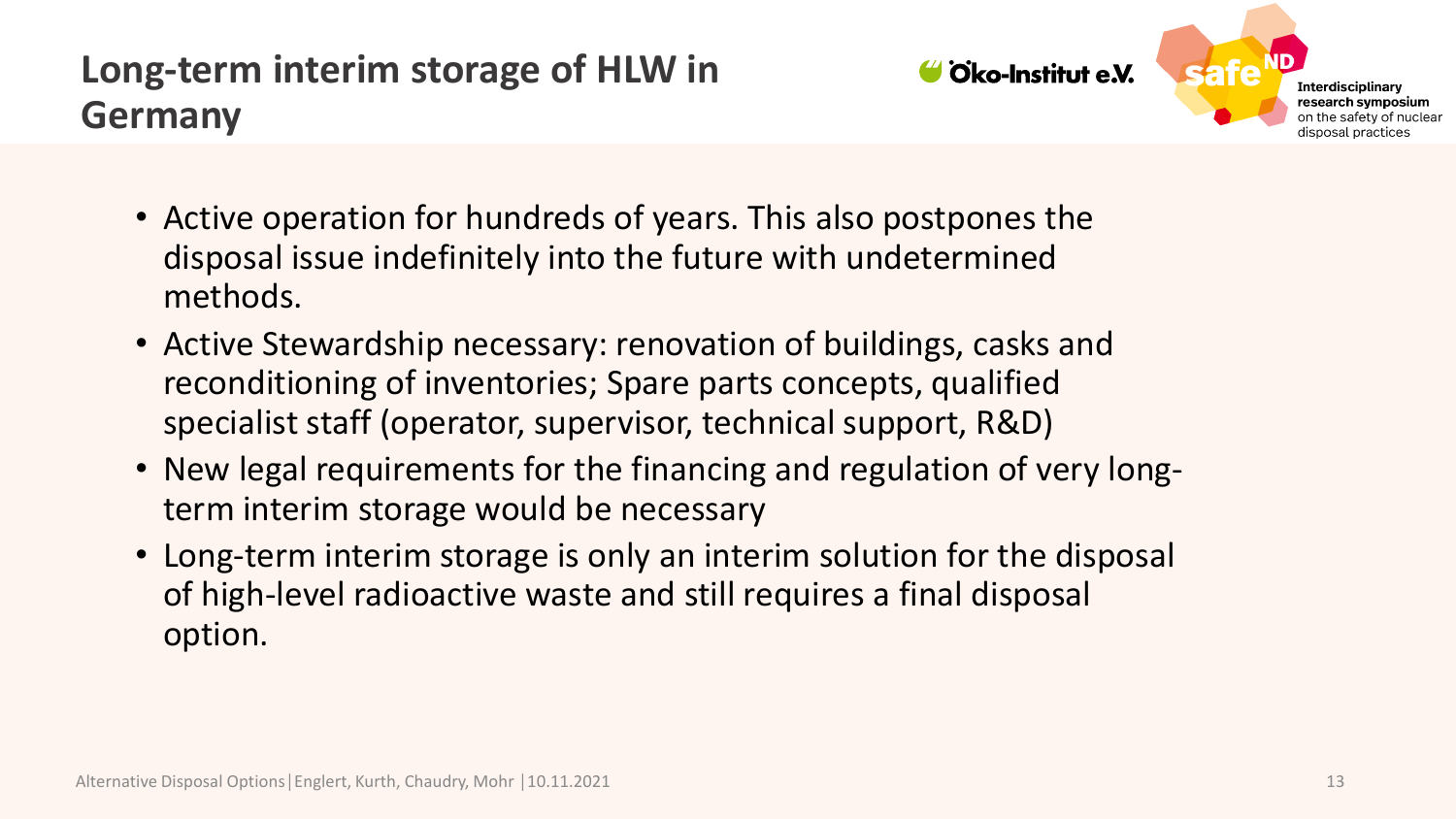

ID **Interdisciplinary** research symposium on the safety of nuclear disposal practices

#### **Partitioning and Transmutation**

Alternative Disposal Options│Englert, Kurth, Chaudry, Mohr | 10.11.2021 14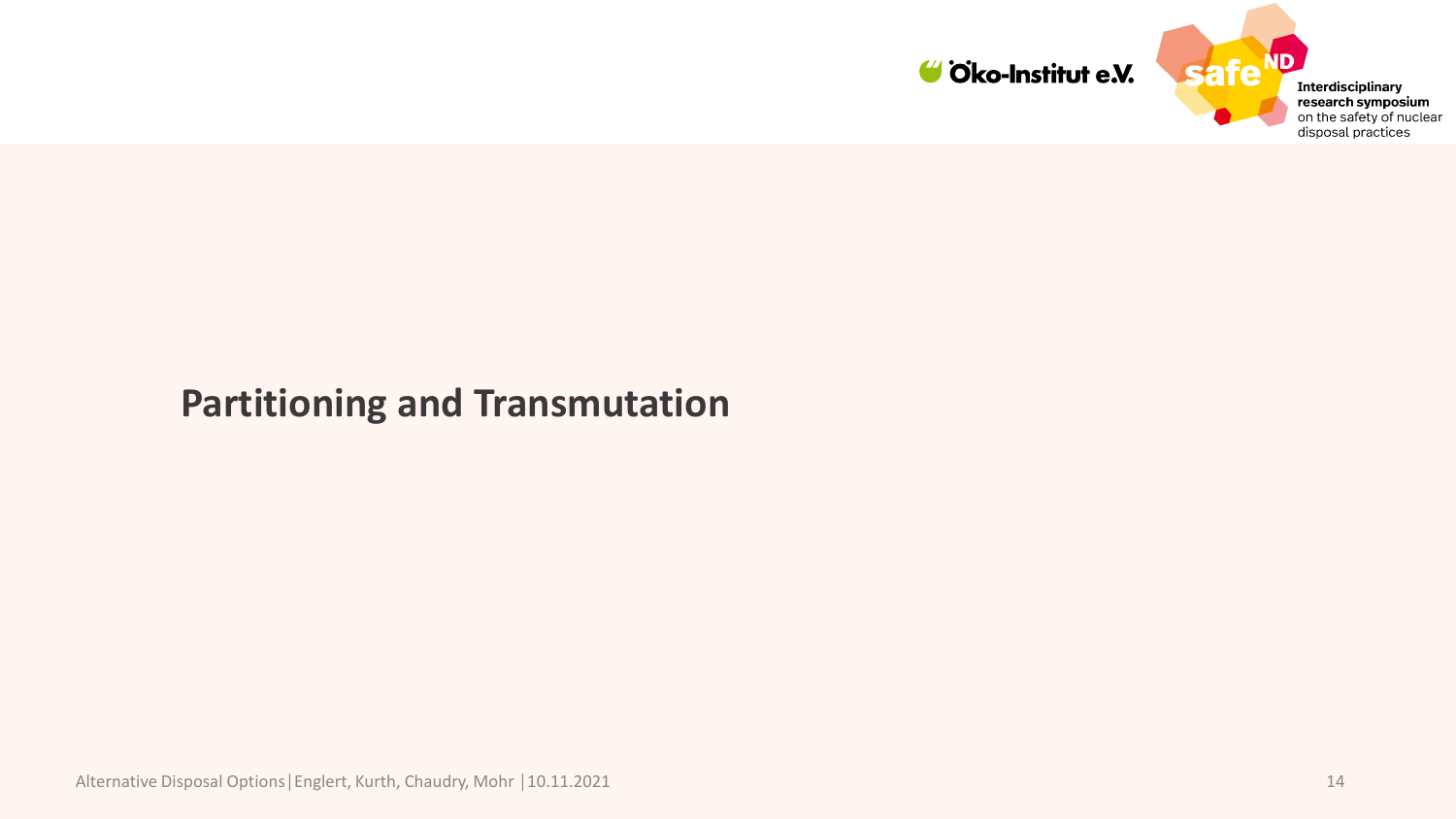#### **Transmutation of nuclear waste**



- HLW can be treated using nuclear transmutation to reduce the actinide content in HLW and the requirements for final disposal.
- The HLW has to be partitioned to separate uranium, plutonium, other transuranic elements and fission products with chemical separation technologies.
- Fresh fuel assemblies are then manufactured from the separated transuranic elements.
- The fresh fuel assemblies are used in special transmutation reactors where they are irradiated to fission the transuranic elements they contain.
- After irradiation in a transmutation reactor, only a small fraction of the originally used transuranics is split. The process has to be repeatedly applied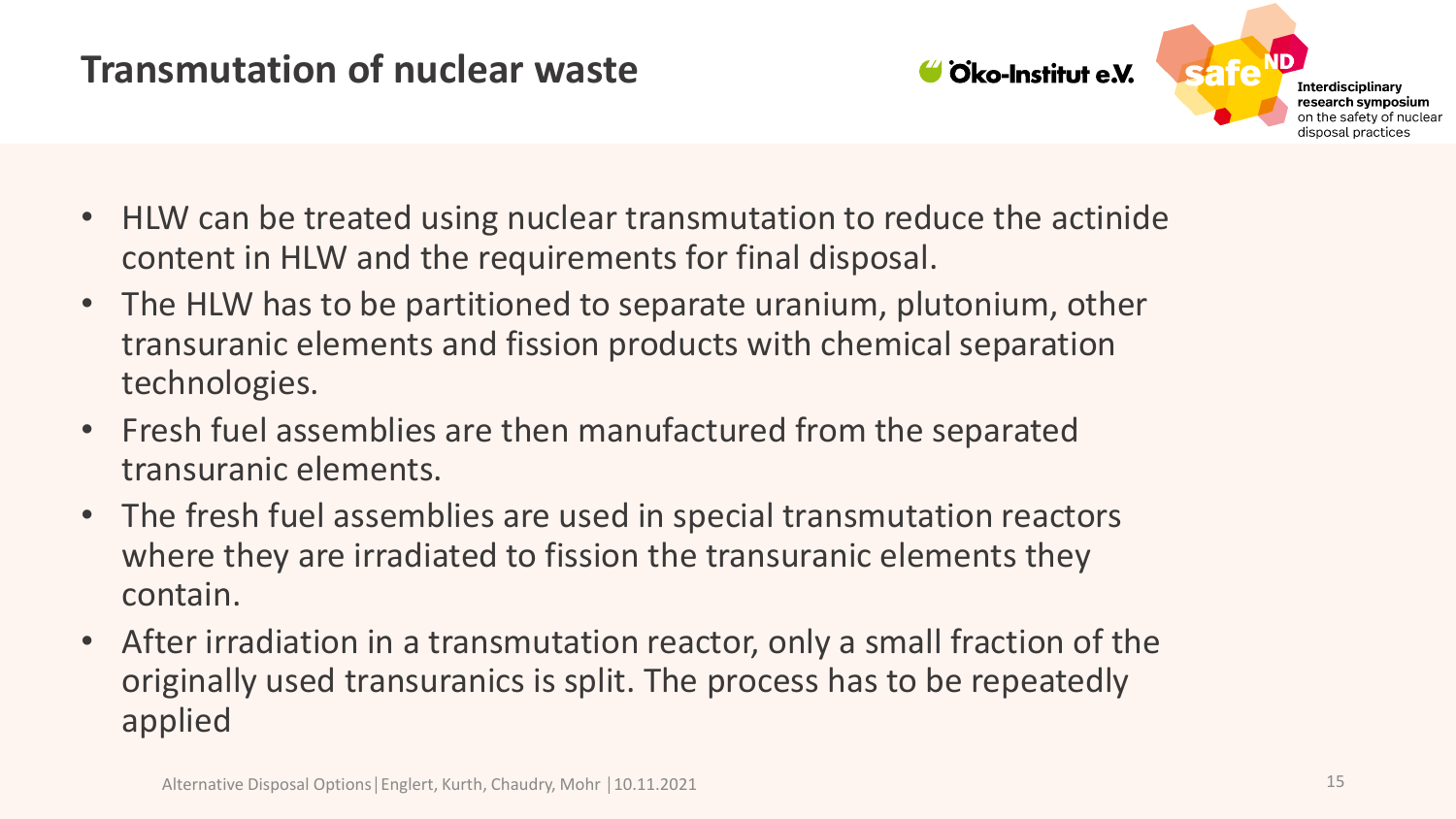# **The state of science and technology**



- Partitioning and transmutation technologies are being developed since decades. But only organic solvent extraction technologies for uranium and plutonium, mixed-oxide plutonium bearing fuel and sodium cooled fast reactors have reached technical maturity.
- Other more advanced fuel cycle technologies such as minor actinide separation, pyrochemical separation technologies, minor actinide bearing fuels, molten-salt reactors or accelerator driven systems are being actively developed in a number of countries. The IAEA and OECD estimate that their development will still need substantial R&D efforts to reach technological maturity.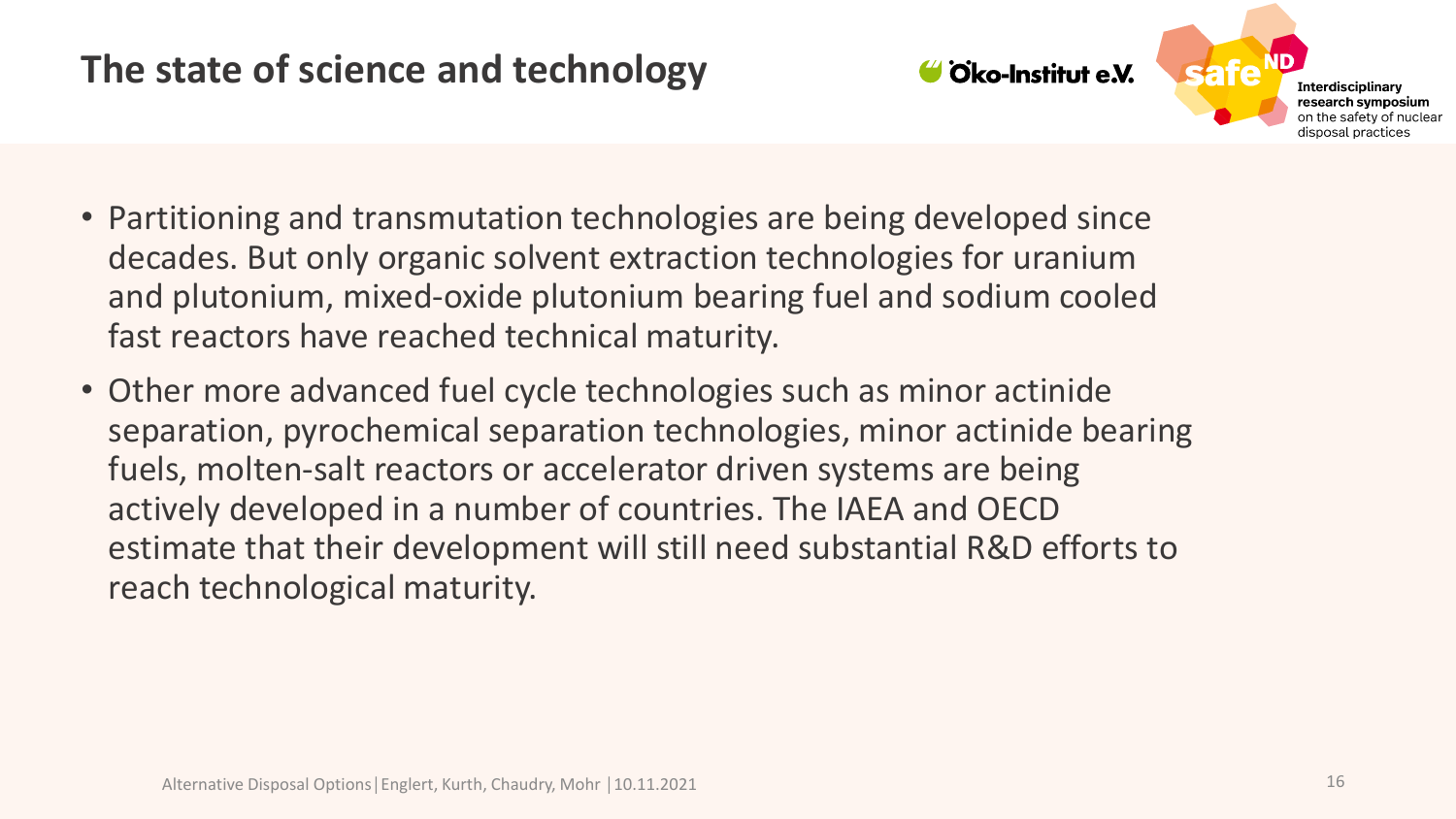# **Possible use of partitioning and transmutation for HLW treatment**



**Interdisciplinary** research symposium on the safety of nuclear disposal practices

- P&T can reduce the actinide content in HLW significantly. However, actinides are immobile under reducing conditions in a repository. The long-term safety analysis of repositories is mainly determined by longlived mobile fission products
- P&T does not obviate the need for a repository for high-level radioactive waste due to residual amounts of actinides because of separation efficiency, transmutation efficiency, specific waste types and time constraints. However, the required final storage area might be reduced somewhat.
- Since much more fission products and operational wastes are produced, additional repository space for intermediate and low-level radioactive waste is necessary.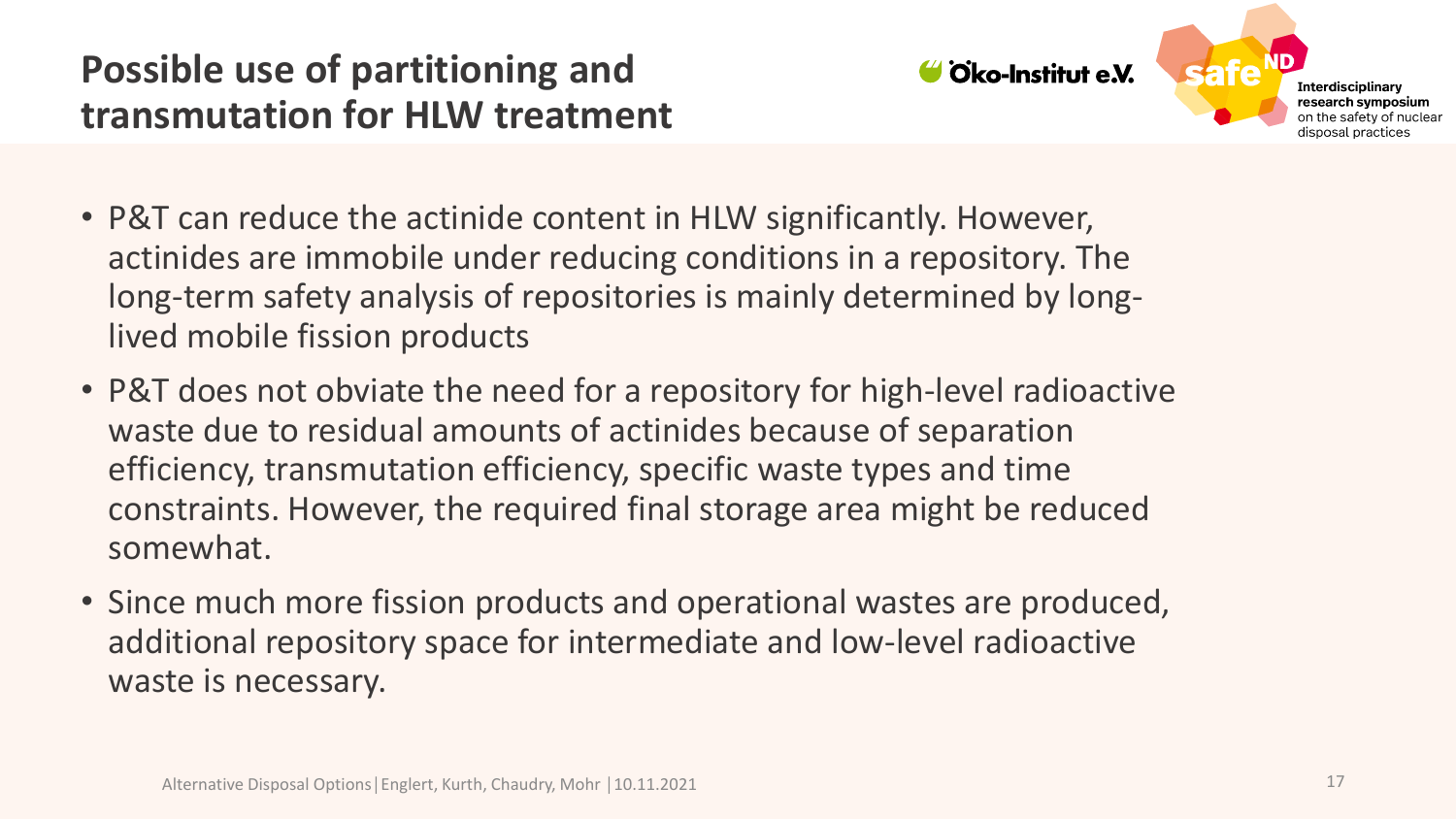# **Partinioning and Transmutation of HLW in Germany**



- P&T for Germany would require very high expenditures (dozens of reactors and a reprocessing plant) for very long periods of time (>100 years) with limited effectiveness (need for final storage).
- The responsibility for the disposal of nuclear waste would be transferred to future generations.
- P&T of actinides would not contribute significantly to dose reduction and therefore does not reduce isolation requirements. The leading isotopes for long term safety are long-lived mobile fission products.
- Change in social consensus on nuclear phase-out would be necessary.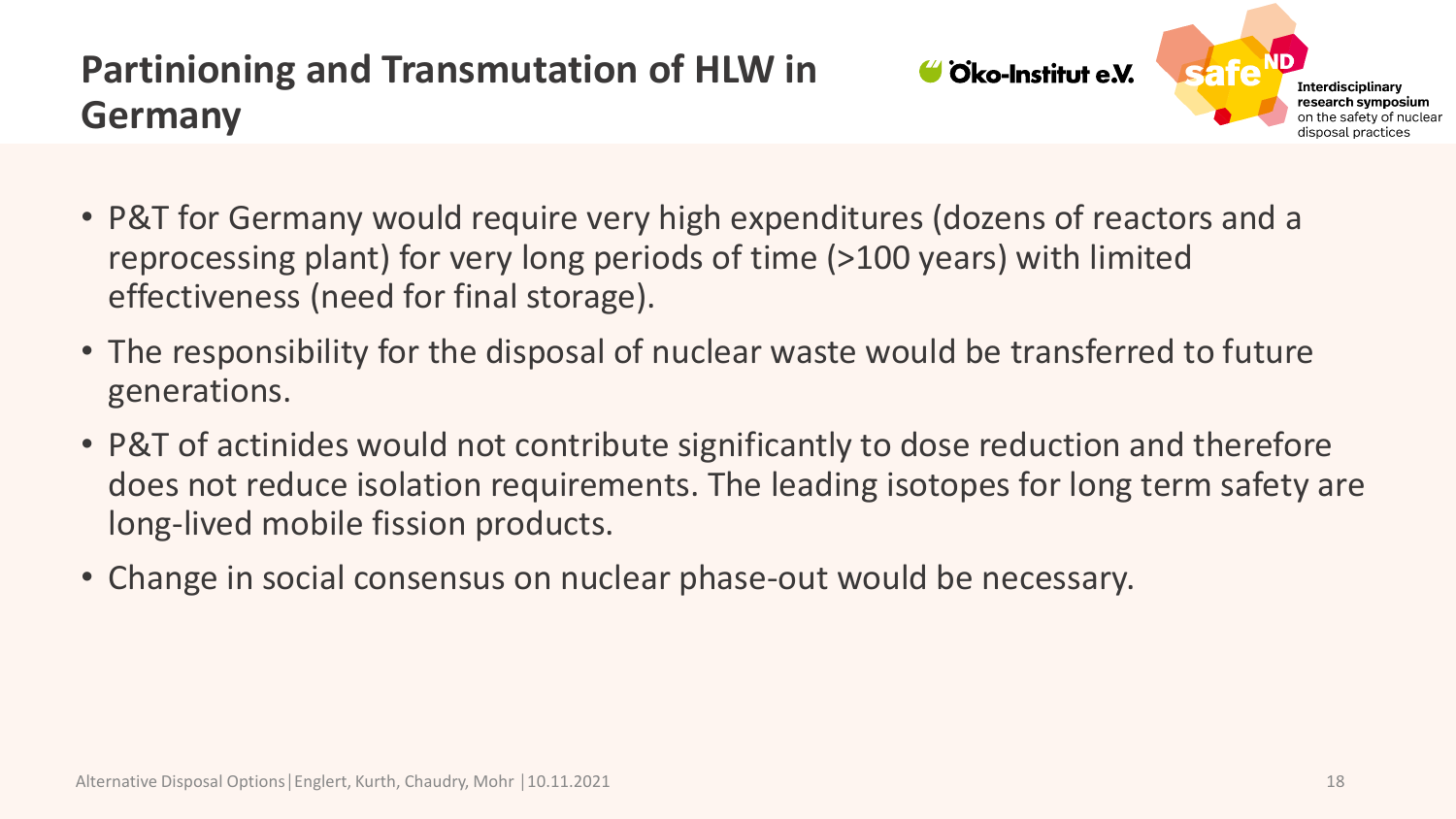

**ND Interdisciplinary** research symposium<br>on the safety of nuclear disposal practices

safe<sup>r</sup>

#### **Conclusions**

Alternative Disposal Options | Englert, Kurth, Chaudry, Mohr | 10.11.2021 19